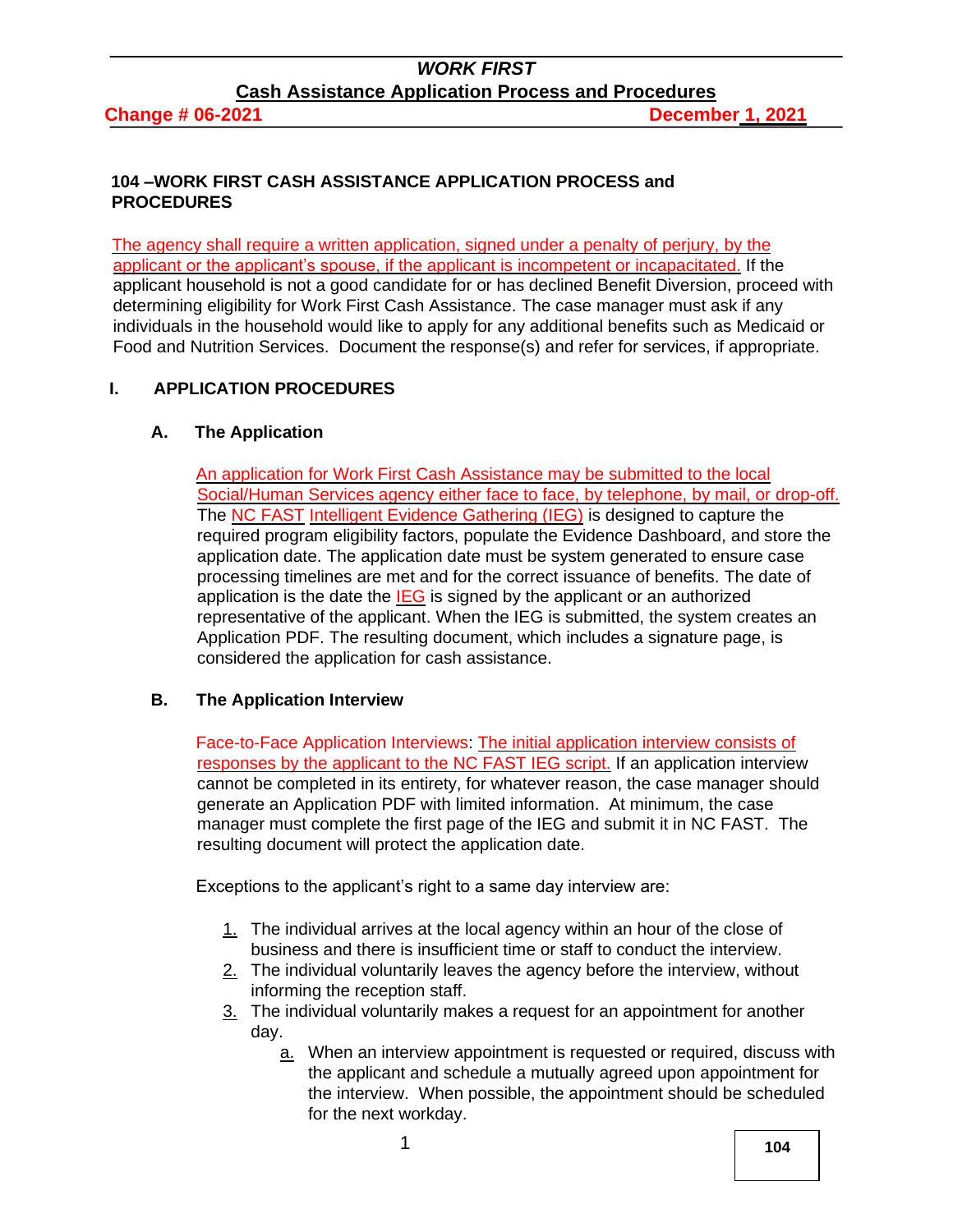- b. The agency must:
	- 1. Have the individual sign the abbreviated Application PDF. At minimum, the application form must contain the applicant's name and address;
	- 2. Explain the date of application is protected when the application is signed;
	- 3. Explain an eligibility decision cannot be made until a face-to-face interview is completed; and
	- 4. Document the reason for the appointment.

Telephonic Application Interviews: When an applicant contacts the local Social/Human Services agency, the case manager must conduct a telephone interview with the applicant to complete the NC FAST IEG. Case managers must document the telephonic signature in the income support case details. An applicant must speak directly with a case manager to complete a telephonic application. A voicemail message requesting assistance is not an application for cash assistance. Applicants must meet all eligibility requirements for ongoing Work First cash assistance or short-term benefits and services.

Mail-In/Drop-Off Application Interviews: The Work First Cash Assistance Application and Review Documentation Workbook (DSS-8228) can be mailed to individuals who choose to apply for Work First Cash Assistance or shortterm services and benefits. Within three (3) business days of receipt of the DSS-8228, the case manager must contact the applicant to complete the NC IEG. Applicants must submit the DSS-8228 within two (2) business days of the signature date. If the DSS-8228 is received four (4) business days after the signature date, the case manager must send notification of denial. Applicants must meet all eligibility requirements for ongoing Work First Cash Assistance or short-term benefits and services.

## **C. Use of the DSS-8228**

The [DSS-8228, Work First Cash Assistance Application and](https://www2.ncdhhs.gov/info/olm/forms/dss/dss-8228.pdf) [Review Documentation](https://www2.ncdhhs.gov/info/olm/forms/dss/dss-8228.pdf)  [Workbook,](https://www2.ncdhhs.gov/info/olm/forms/dss/dss-8228.pdf) is used to support the NC FAST eligibility determination process.

- 1. During the Application Interview
	- a. The case manager must use the DSS-8228 at the scheduled appointment. The DSS-8228 allows the case owner to capture and record all eligibility requirements. All questions on the DSS-8228 must be answered and a response documented.
	- $b$ . If the applicant is not able to provide all required eligibility information and documentation during the initial interview, the case manager must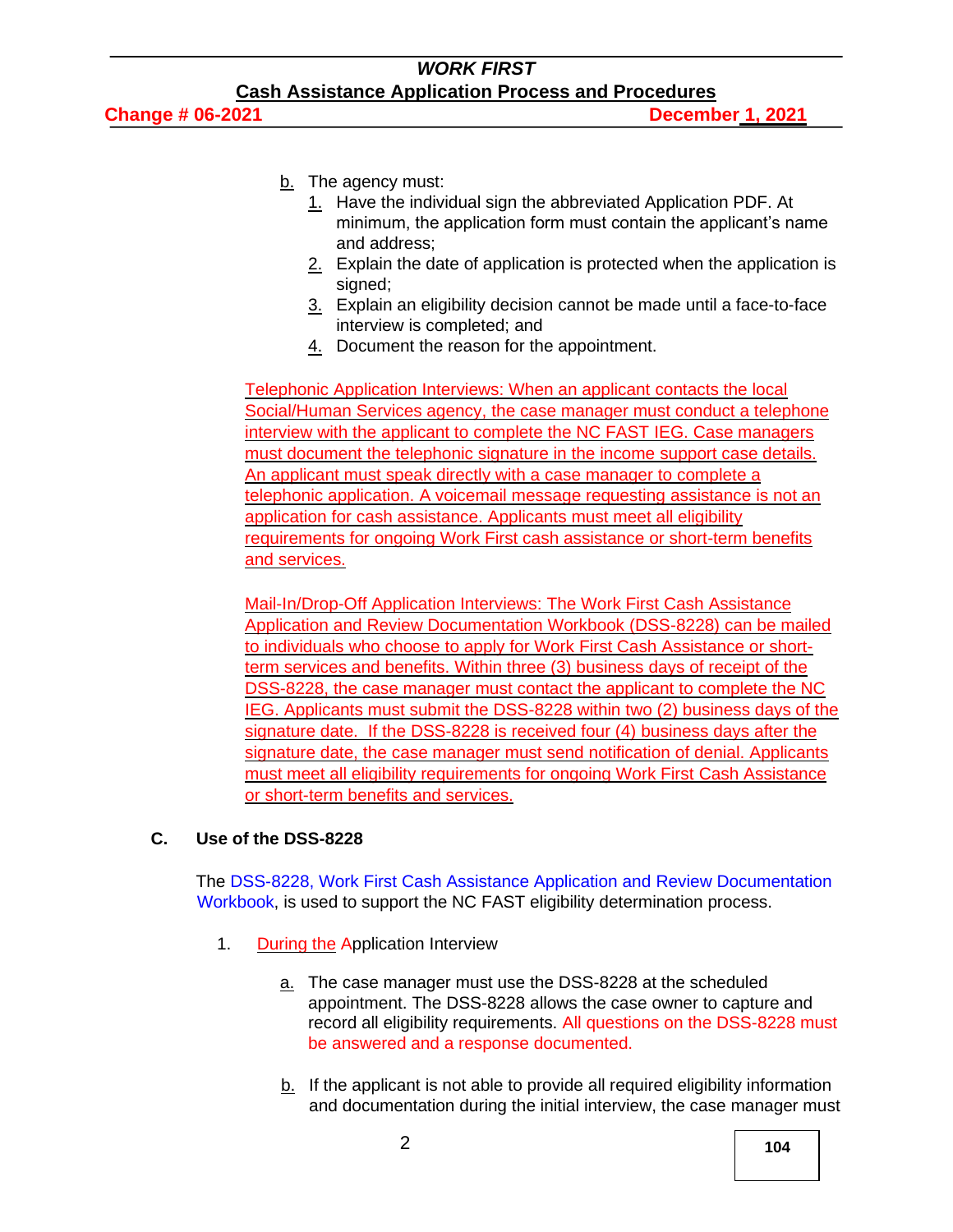provide the applicant with another appointment to complete the interview. Use the [DSS 8146A, Notice of Information Needed to](https://www2.ncdhhs.gov/info/olm/forms/dss/dss-8146A-ia.pdf)  [Determine Your](https://www2.ncdhhs.gov/info/olm/forms/dss/dss-8146A-ia.pdf) [Eligibility for Work First Cash Assistance,](https://www2.ncdhhs.gov/info/olm/forms/dss/dss-8146A-ia.pdf) to document the appointment date and inform the applicant of the information needed for the scheduled interview.

2. Adding an Application to an Existing Income Support Case

If the applicant currently exists in NC FAST and is not applying as a separate household, this is considered a reapplication. The case manager must complete a DSS-8228 with the applicant.

- a. Once the DSS-8228 is completed and signed, submit the one-page application. Review the information with the applicant and obtain their signature on the one-page application.
- b. Provide the applicant with the DSS-8146A for any pending information.
- c. The worker will use the information on the signed DSS-8228 to manage the Evidence Dashboard.
- 3. Adding a Person to an Application
	- a. The case manager may use the DSS-8228 to assist with managing the Evidence Dashboard for person(s) being added to an existing application, but it is not mandatory.
	- b. The case manager must ensure that all eligibility factors are met and documented within the case record.
	- c. Provide the household with the DSS-8146A for any pending information.

## **D. Administrative Actions**

The following administrative actions do not require a new Application PDF.

- 1. Denying an application taken in error. This includes actions to correct an incorrect date of application or incorrect application type.
- 2. Reopening a case due to a state or local appeal decision.
- 3. Reopening a case terminated in error.
- 4. A reapplication, when the original decision to deny was due to an incorrect eligibility decision.

## **E. Eligibility Requirements**

The applicant and the case manager must discuss personal responsibility requirements. The applicable household members must sign the Mutual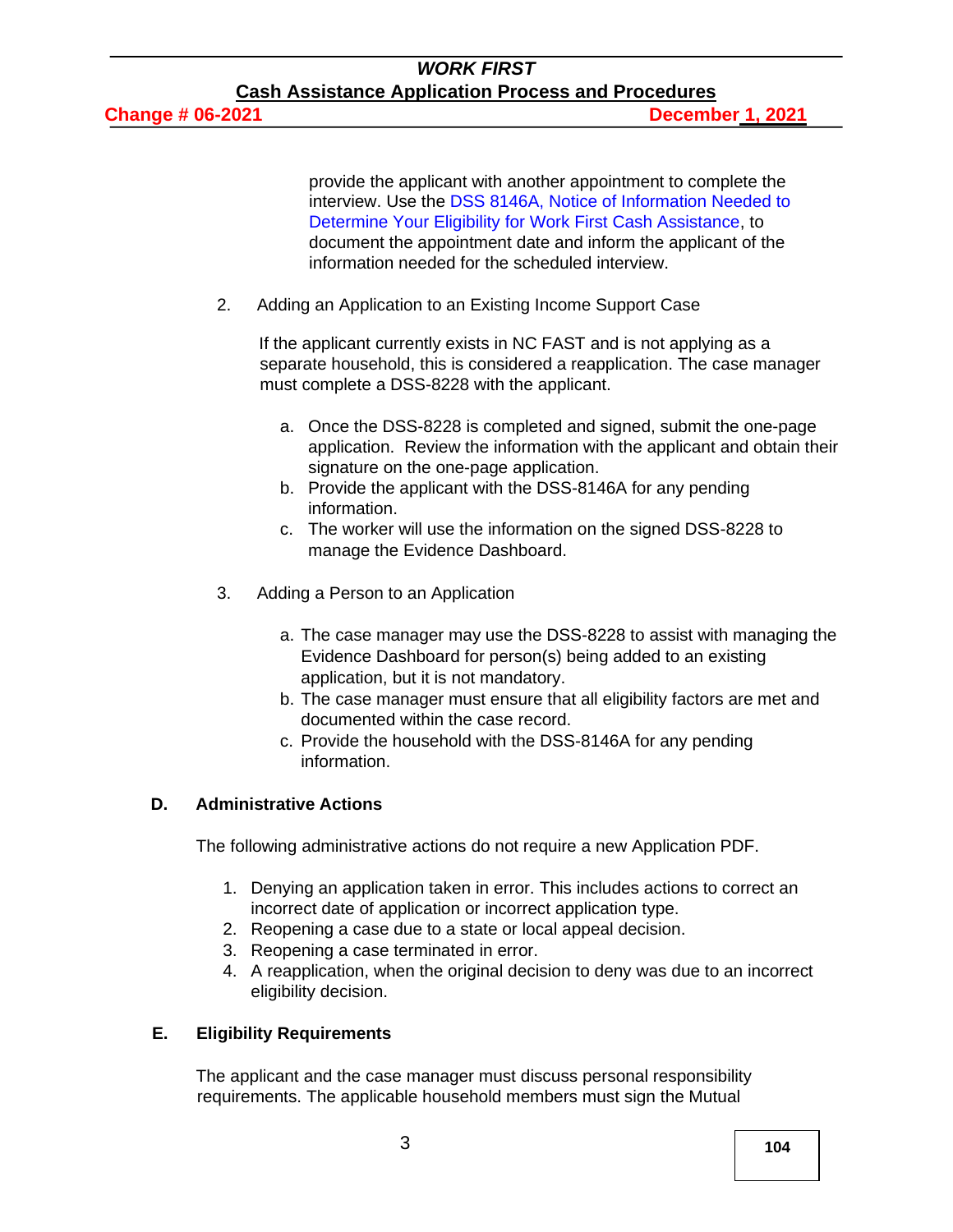Responsibility Agreement-Core Requirements. [\(See Work First](http://info.dhhs.state.nc.us/olm/manuals/dss/csm-95/man/WF103.htm) [Section 103,](http://info.dhhs.state.nc.us/olm/manuals/dss/csm-95/man/WF103.htm)  [Personal Responsibility\)](http://info.dhhs.state.nc.us/olm/manuals/dss/csm-95/man/WF103.htm)

The additional eligibility requirements to be assessed are:

- 1. Individual Criminal Violations
- 2. Substance Use Screening/Testing, if applicable
- 3. Family Violence Option
- 4. State and Federal Time Limits
- 5. Family Cap
- 6. Minor Parent Rules
- 7. Residency
- 8. Age Rule for the Children (age 17 or younger at application)
- 9. Social Security Enumeration
- 10. Citizenship / Qualified Immigrant Status
- 11. Identity
- 12. Kinship and Living With
- 13. Income
- 14. Resources

#### **F. Who May Apply for Work First Cash Assistance**

There are certain rules that apply regarding who in the family must apply and who may choose to apply, as well as whose income and resources must be counted. The basic rules must be applied when evaluating whether the family is eligible to receive Work First cash assistance*.*

Do not request citizenship, immigration status, and/or social security number for individuals who are not applying for assistance.

- 1. Biological or adoptive parents and stepparents may apply for assistance for children and must be included in the payment for the family, unless they are ineligible, or disqualified from the program. [\(See Section WF 112,](http://info.dhhs.state.nc.us/olm/manuals/dss/csm-95/man/WF112.htm#TopOfPage) [Kinship/Living with Requirement\).](http://info.dhhs.state.nc.us/olm/manuals/dss/csm-95/man/WF112.htm#TopOfPage)
- 2. Certain other relatives may apply for assistance on the child/children's behalf but cannot be included in the payment for the family. [\(See WF](http://info.dhhs.state.nc.us/olm/manuals/dss/csm-95/man/WF112.htm#TopOfPage) [Section 112,](http://info.dhhs.state.nc.us/olm/manuals/dss/csm-95/man/WF112.htm#TopOfPage)  [Kinship/Living with Requirement\).](http://info.dhhs.state.nc.us/olm/manuals/dss/csm-95/man/WF112.htm#TopOfPage)
- 3. Non-relatives may apply for assistance on behalf of a child/children if they have legal custody or legal guardianship of the child. These adults cannot be included in the payment for the family. [\(See Section WF 112, Kinship/Living](http://info.dhhs.state.nc.us/olm/manuals/dss/csm-95/man/WF112.htm#TopOfPage)  [with](http://info.dhhs.state.nc.us/olm/manuals/dss/csm-95/man/WF112.htm#TopOfPage) [Requirement\).](http://info.dhhs.state.nc.us/olm/manuals/dss/csm-95/man/WF112.htm#TopOfPage) Legal custody or legal guardianship can only be established by a court document signed by a Judge or other Officer of the Court. A notarized statement is not sufficient.
- 4. Work First cash assistance is not provided to pregnant women unless they have other eligible children in the home and meet all other eligibility requirements.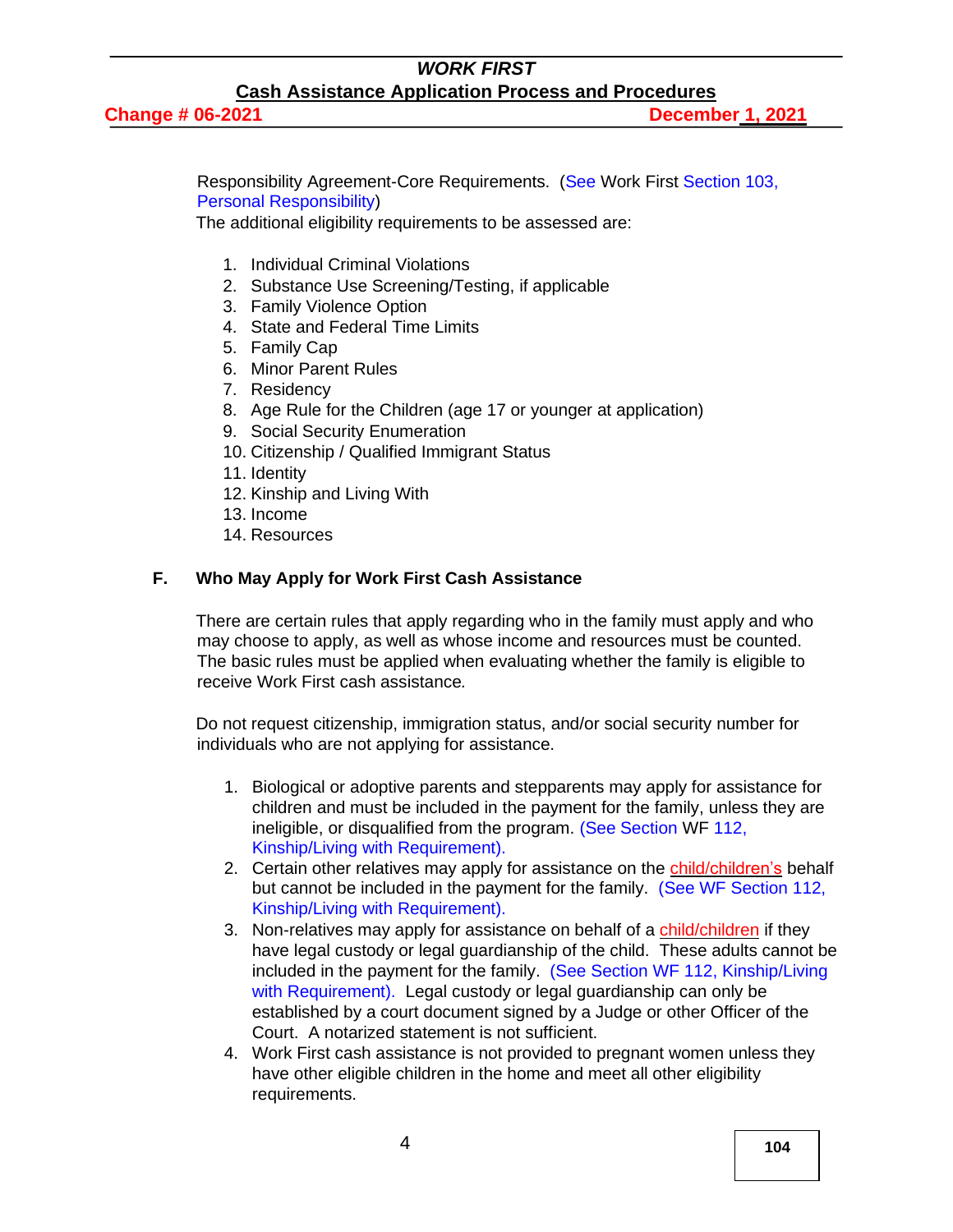## **Change # 06-2021 December 1, 2021**

Note: Kinship must be verified at application and when someone is added to the income support case. Living with requirements must be verified at application and recertification.

## **G. The Assistance Unit**

The assistance unit includes all individuals that live in the home who will receive the benefit. This may include individuals who are temporarily absent from the home. All required members of the applicant household are included on the application. NC FAST rules determine which family members are included or not included in the assistance unit based on the entered evidence. This is shown on the Household tab of the Cash Assistance Decision.

- 1. The following individuals are required to be included in the Work First unit if they live in the home.
	- a. Children: All minor siblings, half siblings and stepsiblings. (This includes a child who is subject to the family cap.)
	- b. All parents (birth and adoptive) and stepparents of a child who is required to be included.
		- 1. A minor parent is considered a child and cannot be case head/payee for a cash assistance case. (See WF Section 107, [Minor Parent Rules\)](http://info.dhhs.state.nc.us/olm/manuals/dss/csm-95/man/WF107.htm)
		- 2. If both the adoptive parent and birth parent live in the home with the child, only the adoptive parent can be included.
		- 3. When two parents have a mutual child (ren) the entire family is considered one assistance unit. Parents with a mutual child living in the same household cannot receive in separate cases.
- 2. The following individuals may be included if they choose to apply and meet the requirements.
	- a. A parent (birth, adoptive or stepparent) may be included when the child receives Supplemental Security Income (SSI) or adoption assistance. This could result in an assistance unit with only the adult and no children.
	- b. Children other than siblings, stepsiblings and half-siblings may be included when they meet the Kinship Requiremen[t](http://info.dhhs.state.nc.us/olm/manuals/dss/csm-95/man/WF112.htm#TopOfPage) [\(See WF Section](http://info.dhhs.state.nc.us/olm/manuals/dss/csm-95/man/WF112.htm#TopOfPage)  [112, Kinship/Living with Requirement\).](http://info.dhhs.state.nc.us/olm/manuals/dss/csm-95/man/WF112.htm#TopOfPage) However, if a child has countable income discuss with the applicant the impact that the child's income will have on the cash assistance payment.
- 3. The following individuals will be excluded from the assistance unit by NC FAST:
	- a. An adult relative caretaker (other than a parent or stepparent)
	- b. Children receiving foster care or IV-E funded adoption assistance payments.
	- c. Extended Foster Care recipients age 18-21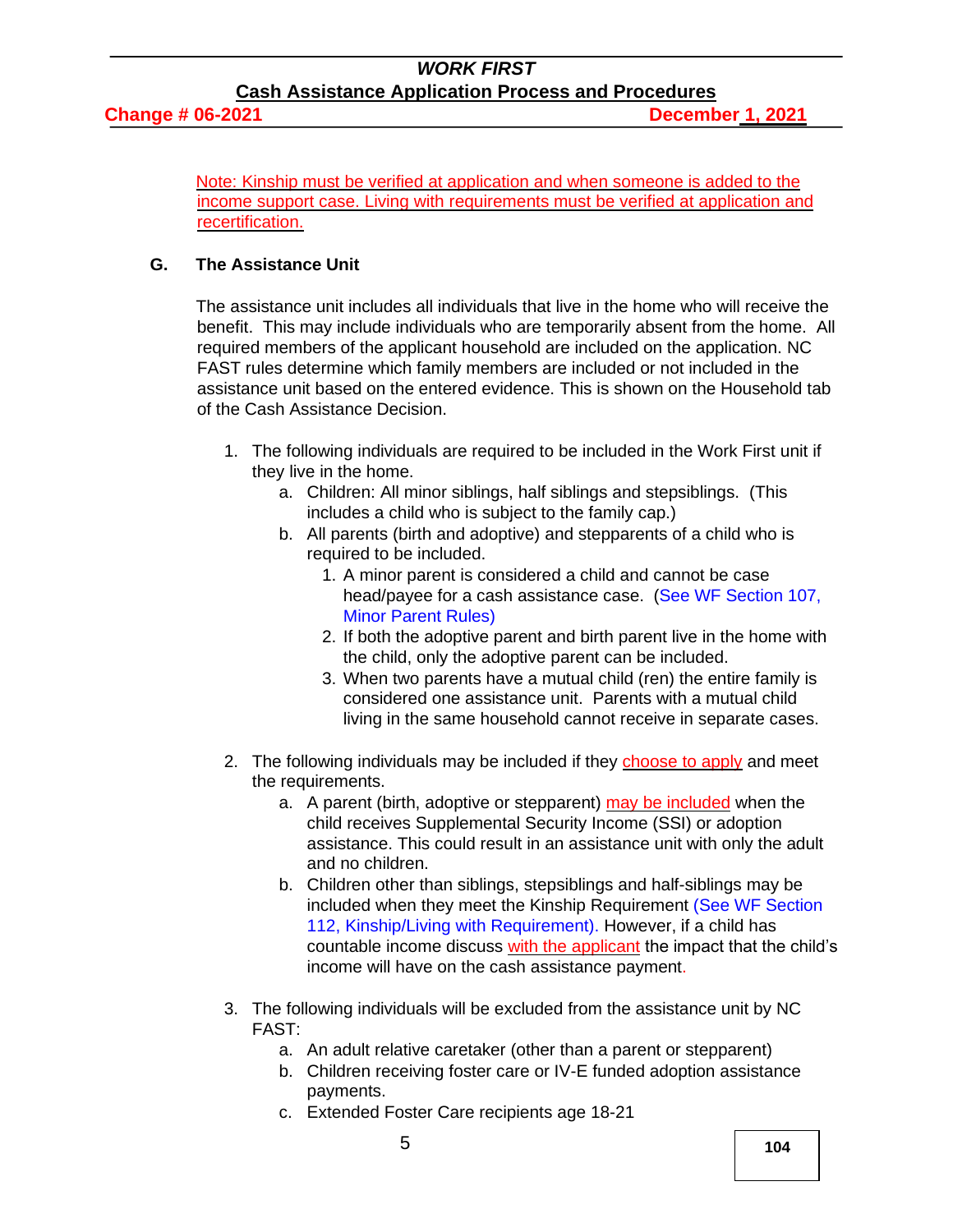- d. Incarcerated or institutionalized individuals.
- e. Individuals who do not meet the Citizenship/Qualified Immigrant rule. (See WF [Section 111, Citizenship/Immigrant Rules\)](http://info.dhhs.state.nc.us/olm/manuals/dss/csm-95/man/WF111.htm)
- f. Any child who does not meet the Kinship/ Living with Requirement, with respect to an adult in the household. [\(See WF Section 112,](http://info.dhhs.state.nc.us/olm/manuals/dss/csm-95/man/WF112.htm#TopOfPage)  [Kinship/Living with Requirement\).](http://info.dhhs.state.nc.us/olm/manuals/dss/csm-95/man/WF112.htm#TopOfPage)
- g. Parents who fail to cooperate with child support services.
- h. Individuals disqualified due to confirmed positive substance use test. (See [WF Section 104B,](https://www2.ncdhhs.gov/info/olm/manuals/dss/csm-95/man/WF104B.pdf) Substance Use/Mental Health Initiative)
- i. SSI recipient (parent or child).

#### **H. The Budget Unit**

The Budget Unit includes everyone in the assistance unit plus any other individuals that live in the home who are financially responsible for any assistance unit members. The following are included in the budget unit and their income is included in the payment calculation:

- 1. Everyone in the assistance unit.
- 2. A parent or stepparent who does not meet the citizenship/qualified immigrant rule. The parent or stepparent is not required to provide or apply for a Social Security Number. (See [Section WF 111, Citizenship/Immigrant](http://info.dhhs.state.nc.us/olm/manuals/dss/csm-95/man/WF111.htm)  [Rules\)](http://info.dhhs.state.nc.us/olm/manuals/dss/csm-95/man/WF111.htm)
- 3. A child when the parent/caretaker fails to apply for the child's social security number.
- 4. Disqualified parent(s).

Non-assistance unit members, who are included in the budget unit are still required to provide information to determine eligibility, such as income, resources, etc. Nonapplicant budget unit members are not required to provide a social security number, immigration status or citizenship status.

## **I. RIGHTS AND RESPONSIBILITIES**

- 1. Explain the Recipient's Rights and Responsibilities (NCFAST-20009). The case manager and the participant must sign the NCFAST-20009**.**
- 2. Explain the Notice of Your Right to Apply for Benefits (DMA-5094) The case manager and the participant must sign the DMA-5094.
- 3. Explain the Notice on the Use of Social Security Numbers (DMA-5001). The case manager and the participant must sign the DMA-5001
- 4. Explain to each applicant that they have the following rights**.**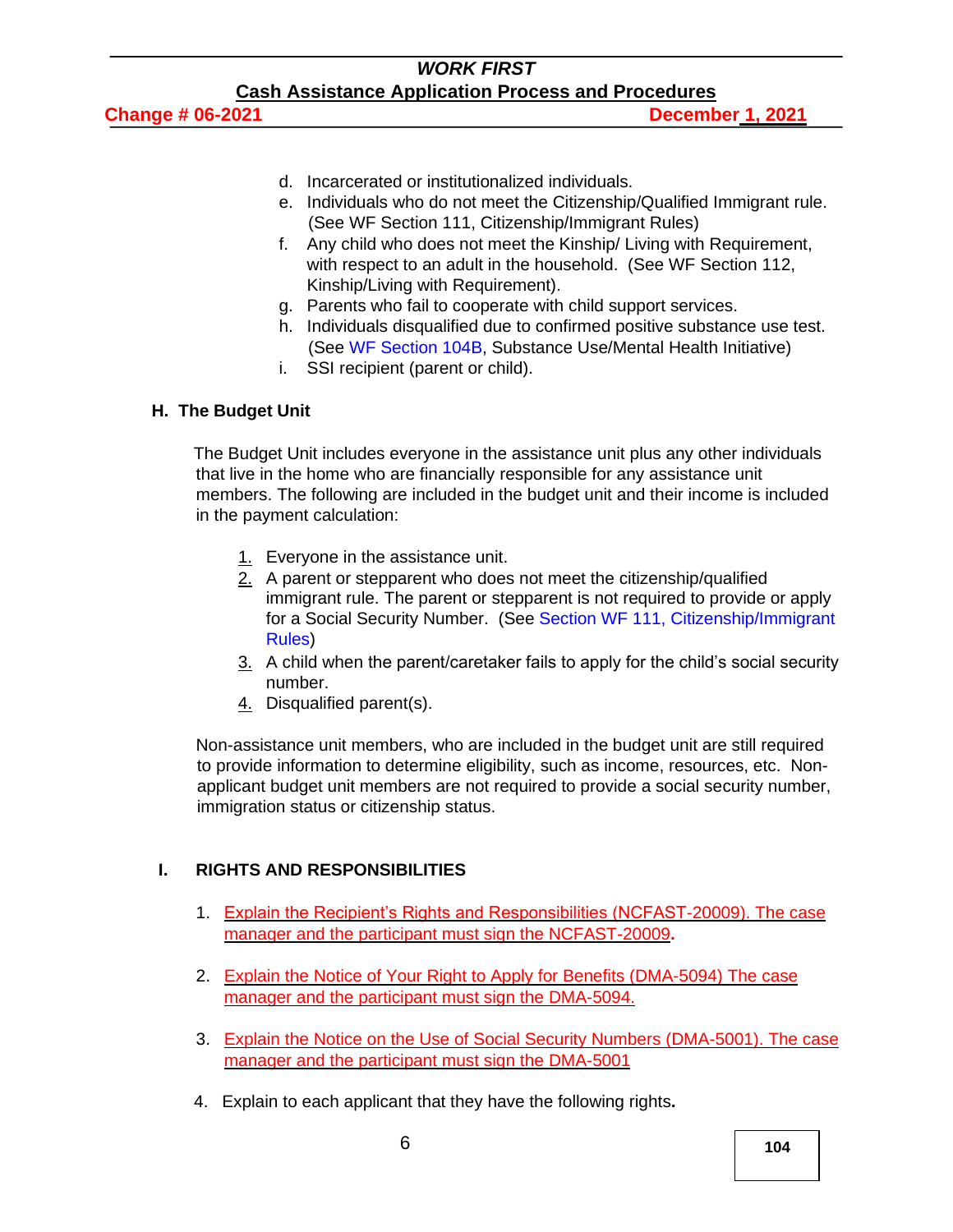- Apply for and receive assistance, if eligible. If the application is denied, they may reapply at any time.
- Have all information provided to the agency kept in confidence and remain private unless required by law. Be advised that information provided to this agency may be stored in a computer database.
- Have an interpreter or translator services at no cost to the applicant/recipient when communicating with the agency.
- Get help in completing an application and/or help getting the information needed to determine eligibility.
- Apply for assistance for new or additional household members at any time.
- Withdraw from applying for or receiving benefits at any time.
- Receive written notice of any information needed to determine your eligibility and the outcome of the application or any changes in the benefits.
- Receive the monthly benefit until notice of termination or until it is withheld by appropriate action.
- Be protected by law against discrimination based on race, color, national origin, sex, religion, age, disability or political affiliation. The agency follows the standards set by Title VI of the Civil Rights Act.
- Not have a permanent address as long as the applicant/recipient plans to stay in North Carolina.
- Ask questions regarding program rules and requirements.
- Register to vote in North Carolina. If you want to register to vote or to update your registration, the agency will provide assistance.
- Use the benefits as you want, as long as it is in the best interest of your family. If the benefits are used incorrectly, someone may be appointed to get and use your benefits on your behalf.
- Request a screening at any time to identify potential disabilities or other barriers that may impact program participation.
- Ask for a hearing from the county department of social services and the state Division of Social Services if:
	- a. Your application was denied, and you think the decision was wrong.
	- b. You believe your assistance is wrong based on the county's use of State or local regulations.
	- c. The county does not take action on your Work First Cash Assistance application within 45 calendar days.
	- d. Your assistance is changed or stopped, and you think the decision was wrong based on State or local regulations.
- 5. Explain to each applicant that they have the following responsibilities:
	- Assisting the case manager with developing a Mutual Responsibility Agreement Outcome Plan and that is their responsibility to carry out the agreed upon actions.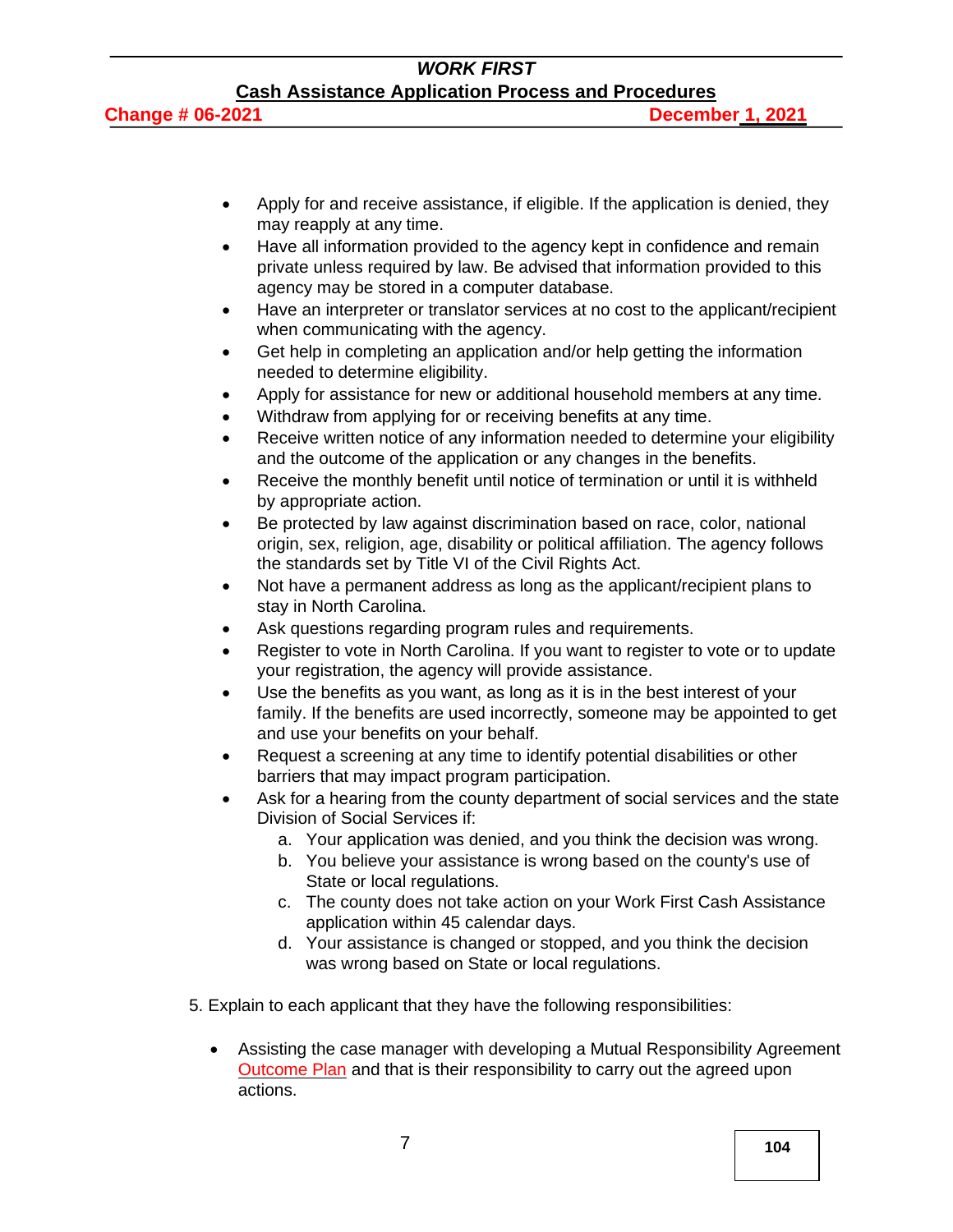#### **Change # 06-2021 December 1, 2021**

- Provide the local agency information requested by the date due so that eligibility can be determined as soon as possible.
- Apply for other benefits that you are entitled to, such as Social Security, Unemployment Insurance or Veterans Benefits.
- Notify your Work First worker of any changes in your situation within 10 calendar days.
- If you expect a child to be away from your home longer than 90 consecutive days, you must report the child's absence within 5 days of this change. If you do not, your cash assistance will be reduced or terminated. This child is no longer eligible for cash assistance unless there is good cause for the absence.
- Notify your Work First worker immediately if you get more Work First cash assistance than you are supposed to.
- Tell the truth. It is against the law to make false statements or to willfully withhold information. If you do not tell the truth, you can be taken to court and charged with fraud. Everything you tell the local social services agency will be checked by them and, perhaps, by a State or Federal reviewer.
- You cannot use or access the cash benefits on your EBT card in any casino or gambling establishment, liquor store or any establishment that provides adult oriented entertainment.

## **J. VERIFICATION REQUIREMENTS and PROCEDURES**

At application, the case manager must verify each condition of eligibility following the policy in this section. For many elements of eligibility, the applicant's statement is acceptable verification, unless questionable. Verification requirements at recertification or change in situation may be different from those at application. For verification requirements at recertification or change in situation, see the manual sections that apply to each eligibility factor.

Do not deny a Work First application for failure to provide information without allowing the applicant or third party at least 12 calendar days to provide the requested information. If the household has not requested extra time to take needed actions or acquire required verifications by the deadline set, Work First may be denied as early as the day after the deadline (no sooner than the 13<sup>th</sup> day). On the 13<sup>th</sup> day, the application must be denied. As a reasonable accommodation, individuals with disabilities are entitled to additional time and/or assistance with obtaining needed information. All families should be informed of the rights of individuals with disabilities to receive such assistance.

1. Verifications Using Applicant Statement

The following information may be verified at application by the applicant's statement. If the information is questionable, require third party verification. Document case record as to why the applicant's statement is unacceptable.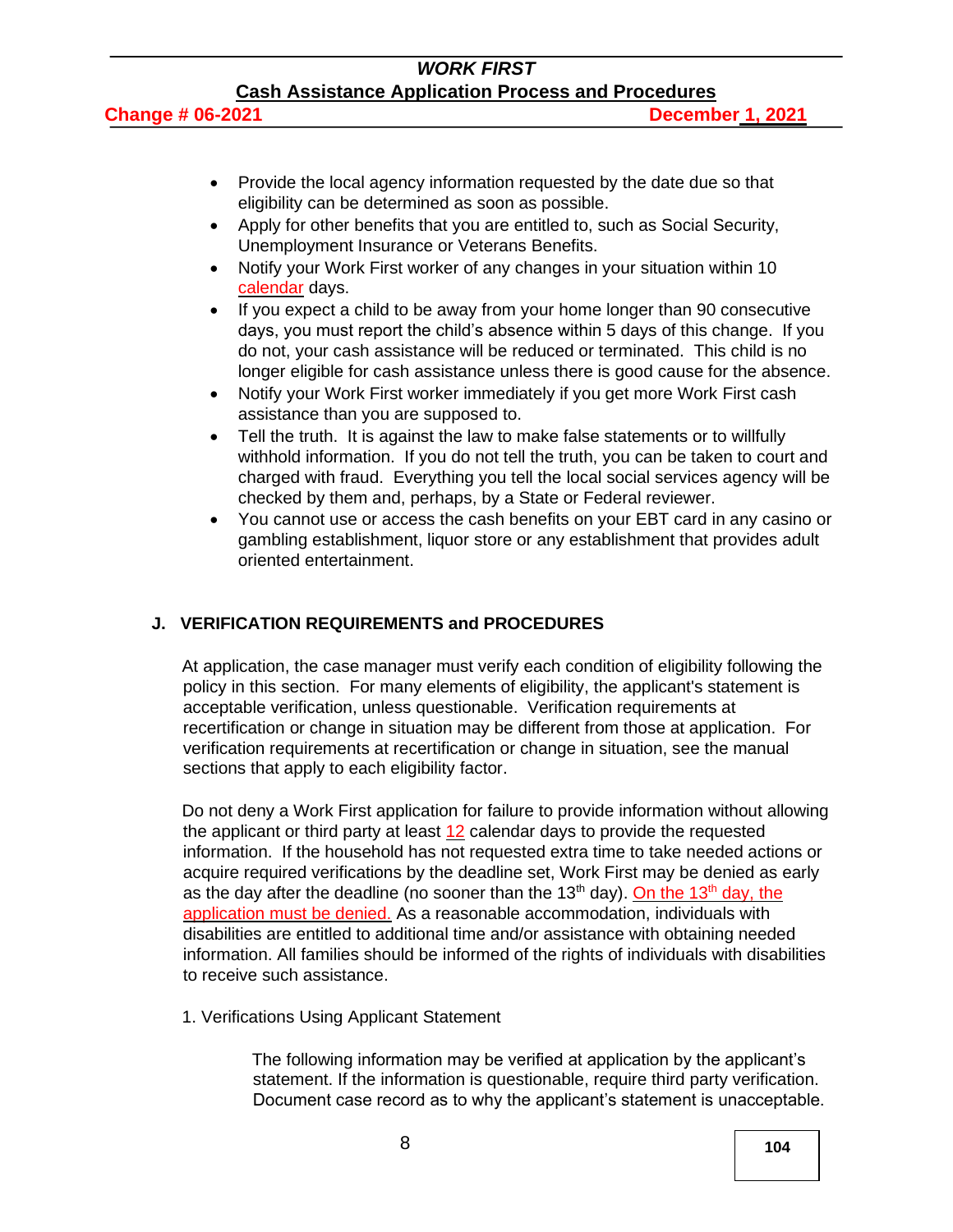**Change # 06-2021 December 1, 2021**

- a. Age: The case manager may accept applicant statement at application but must obtain third-party verification at recertification. [\(See Section 109, Age Rule for Children.\)](http://info.dhhs.state.nc.us/olm/manuals/dss/csm-95/man/WF109.htm)
- b. School attendance for minor parents.
- c. Resources
- d. Social Security number when the applicant knows the number. (Nonapplicants are not required to provide a social security number, immigration, or citizenship status.)
- 2. Third-Party Verifications

The following Work First Cash Assistance elements always require third party verification.

- a. Identity
- b. Qualified immigrant status
- c. U.S. Citizenship (for individuals who have declared themselves to be U.S. citizens)
- d. Incapacity of a parent or stepparent
- e. Rebuttal for value of resources.
- f. Enumeration when the social security number is unknown or the applicant/ family unit member, who is applying for benefits, does not have a social security number
- g. Felony status of individuals convicted of Class H or I controlled substance felony in North Carolina (in order to include them in the need standard).
- h. Completion of substance use screening and testing, if applicable.
- i. Filing for Unemployment Insurance Benefits (UIB), if monetarily eligible and not exempt
- j. Income (earned and unearned)
- k. Verification of questionable statements. See instructions in the appropriate manual section.
- l. Verification of legal custody or guardianship of a non-relative /adult caretaker
- m. Kinship
- n. Residence

Special attention should be given to re-applications in which third party verifications were not obtained at previous application.

## 3. AGENCY RESPONSIBLE VERIFICATIONS

The agency is responsible for obtaining any necessary verification that cannot be verified by the applicant's statement when:

a. There is a fee to the applicant for obtaining the information,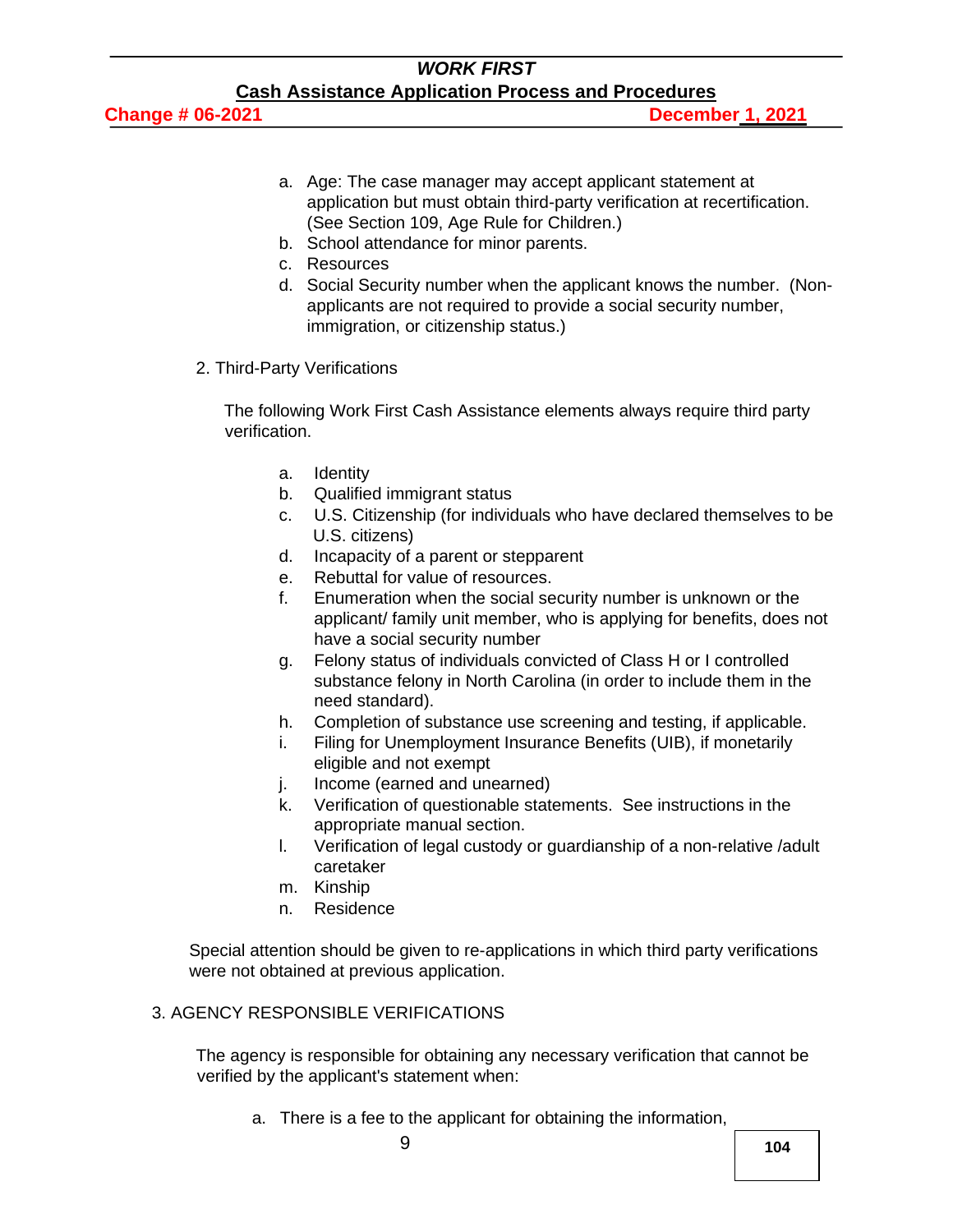- b. It's available and legally accessible within the agency, including on-line information and information in and other program's records.
	- 1. Document in the case file the date agency records were checked for information and whether the needed information was found.
	- 2. If no records exist or are not legally accessible to the Work First worker, document the case record. Request the applicant provide the information and assist the applicant with obtaining the information, if needed.
- 4. Procedure for Requesting Information Needed to Determine Eligibility

Always use the [DSS-8146A,](http://info.dhhs.state.nc.us/olm/forms/dss/dss-8146A-ia.pdf) Notice of Information Needed to Determine Your Eligibility for Work First Cash Assistance, to request information from the applicant.

If no information is required from the applicant, the case manager does not need to give them a DSS-8146A.

Make the initial request for any pending information/verification at the intake/application interview. When information is required beyond the initial interview, make the additional request for information as soon as possible. Allow the applicant or third party 12 calendar days to return the needed information.

Review the DSS-8146A with the applicant. Explain to the applicant that when they are requesting assistance with obtaining needed information, they will need to return the second page of the form or contact the case manager in person or by telephone. If the family requests assistance with obtaining any verification listed on the DSS-8146A, determine the specific information the applicant needs help obtaining and inform the family of the assistance the agency will provide to them. Explain to the applicant that the family will be responsible for all other information.

Agency assistance with specific verifications does not relieve the family of its responsibility to take required actions or to provide other required verifications by the original deadline date. Advise the family the application will be denied if the agency does not establish eligibility by the  $45<sup>th</sup>$  day from the date of application.

Inform the applicant that if they have a disability, they are entitled to assistance in obtaining verifications as a reasonable accommodation. The applicant does not need to receive or be eligible for SSI or other disability benefits to be entitled to a reasonable accommodation.

The case manager must document the case indicating the specific information for which the family is requesting agency assistance and how the agency will provide that assistance.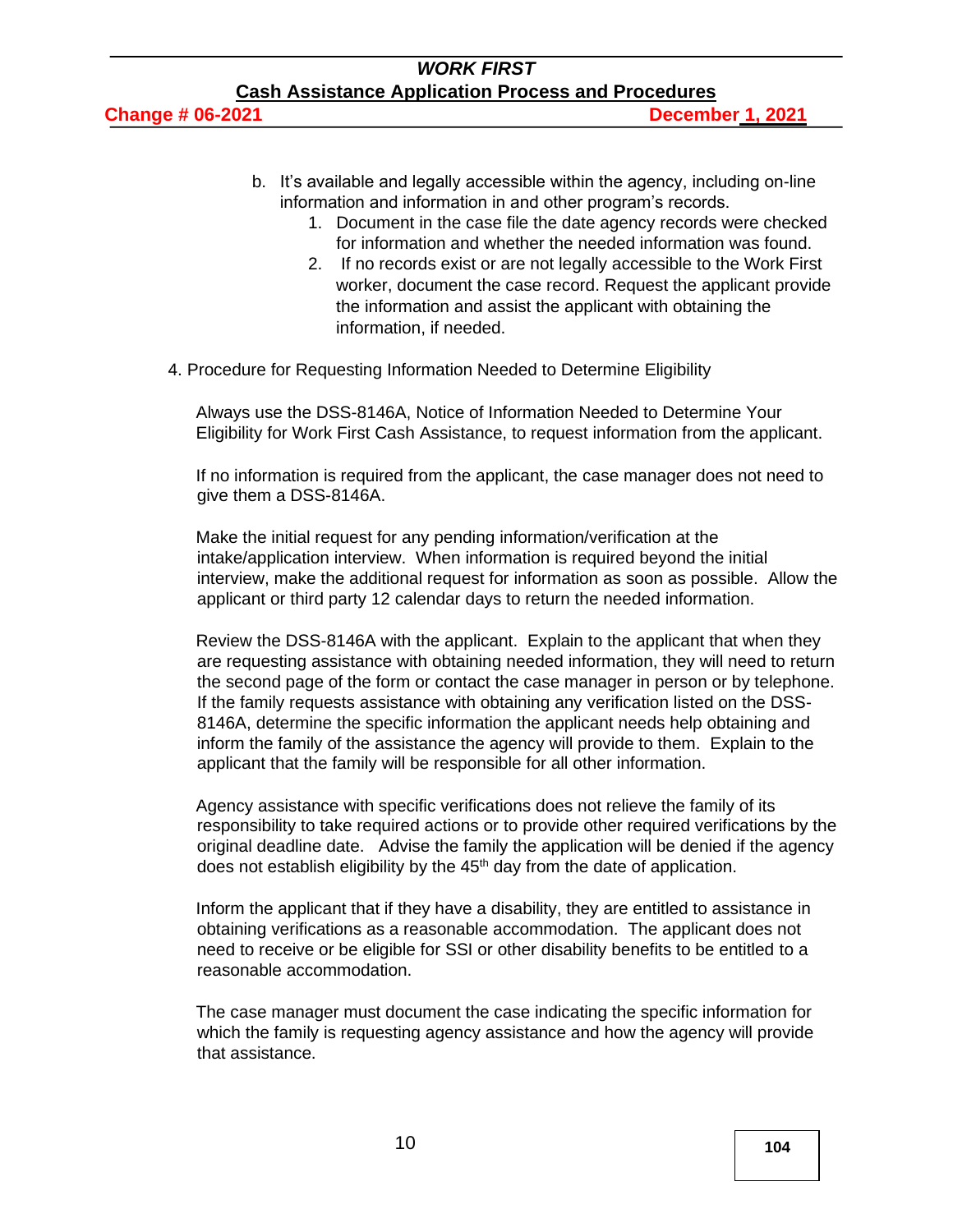#### **K. Child Support Cooperation Status at Application**

At application, the case manager must research ACTS cases via the Online Verification System (OVS) to evaluate cooperation with child support services. If the ACTS case has a cooperation status of "N", the case manager must instruct the applicant to contact Child Support Services to establish cooperation. Use the DSS-8146A to document the deadline set for compliance, which is 12 calendar days, but do not exceed the 45-day application processing timeframe.

Verify cooperation status in ACTS before disposition of the application. The worker may approve the application if the ACTS case has a cooperation status of "Y" and all other eligibility requirements are met. If the cooperation status is "N", the worker must deny the application.

#### **L. Applications with an Open Sanction**

When there is an existing sanction without an end date, the information is displayed on the Income Support and the Product Delivery screen in NC FAST.

For reapplications without an end date, evaluate whether the person is still out of compliance with the requirement that caused the sanction. End date the sanction evidence if the family's situation has changed so that the requirement that caused the sanction is no longer applicable.

If the requirement is still applicable, the case manager must discuss the actions the applicant must complete to end the sanction. Use the DSS-8146A to document the deadline set for compliance. Allow the applicant 12 calendar days but do not exceed the 45-day application processing timeframe. At the deadline, the case manager will evaluate whether the individual is still out of compliance with the requirement that caused the sanction. End date the sanction evidence if compliance occurs during the application-processing period. Deny the application if the applicant fails to comply without good cause by the deadline set.

#### **Example 1**

A child only case was sanctioned for failing to ensure a 17-year-old child attended school. The family comes in to reapply. The 17-year-old is now 18 years of age and is not attending school. The 18-year-old cannot be included in the family unit. All other children are attending school as required. End date the existing sanction and approve the application without a sanction.

#### **Example 2**

At reapplication, the worker verifies there is an existing child support sanction without an end date. OVS/ACTS inquiry also displays a noncooperation status for the case for a child in the application. The worker explains to the applicant how to contact Child Support Services, the requirement to cooperate and gives a deadline for cooperation. At the deadline, the worker reviews the status in ACTS/OVS and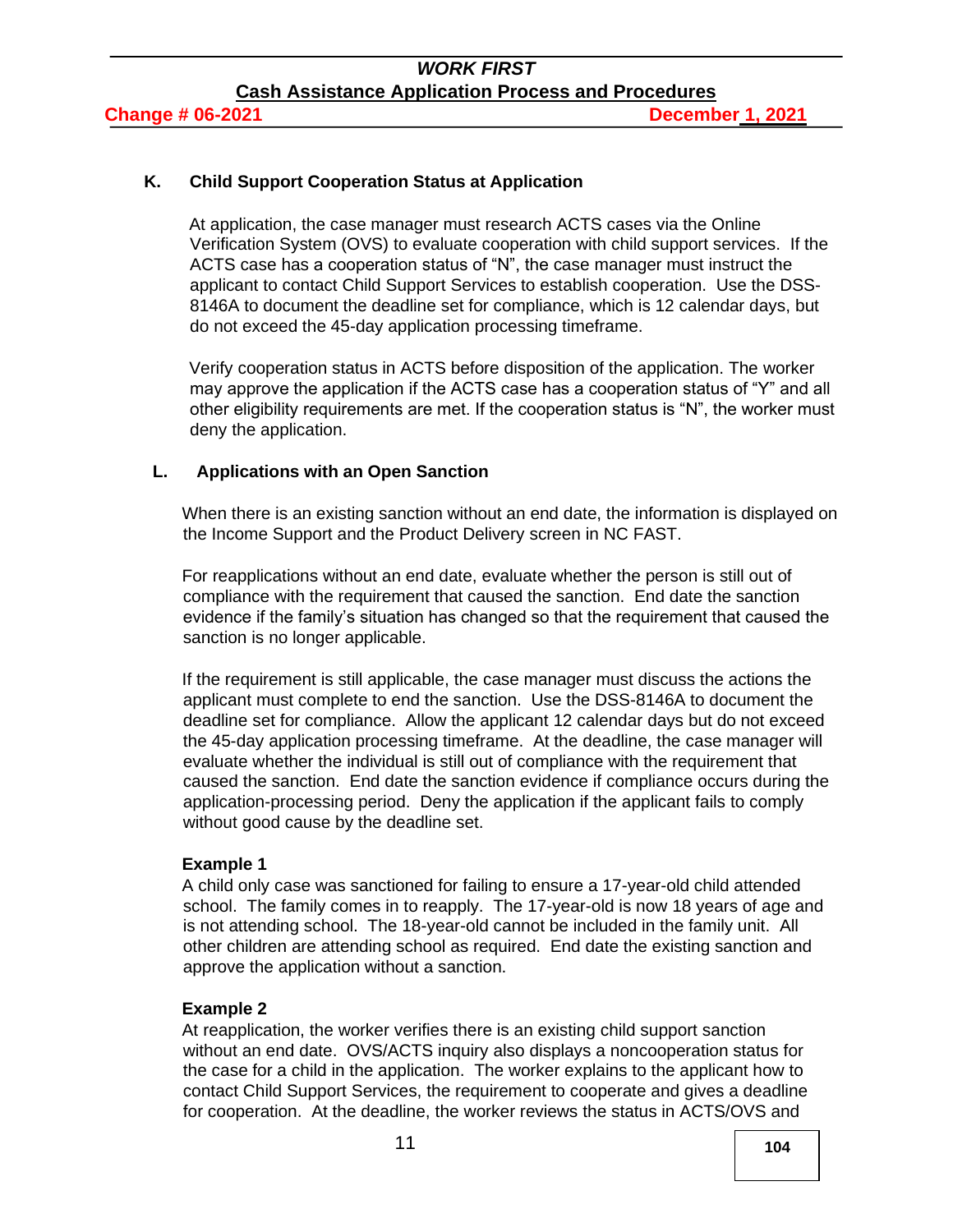#### *WORK FIRST* **Cash Assistance Application Process and Procedures Change # 06-2021 December 1, 2021**

verifies that the applicant is in cooperation. The sanction is end dated, all other eligibility requirements were met, and the application is approved.

#### **M. Job Quit Penalty**

The Job Quit Penalty must be explained and documented for all work eligible adults at application. The case manager must notify the applicant that if they quit or lose a job without good cause during the application-processing period, after application approval or during the ongoing certification period, the family will be ineligible for Work First cash assistance for a period of three months. The ineligibility period is defined as the month of quit and the next two consecutive months. The household may reapply at any time but is ineligible for assistance during the job quit penalty period.

- 1. A job quit penalty is applied when an individual:
	- a. Voluntarily quits without good cause (including during the Job Bonus period);
	- b. Simply leaves the job unannounced or does not return to work without good cause; or
	- c. Received a warning from the employer about objectional behavior and is subsequently terminated due to the continuance of the behavior.
- 2. A job quit penalty is not applied when:
	- a. Terminating a self-employment enterprise; or
	- b. There is good cause, as defined by the social/human services agency.

There is no cure for the job quit penalty. Once the penalty period begins, it continues for the full three months, even if the individual obtains subsequent employment.

## **N. NATIONAL VOTER REGISTRATION ACT (NVRA)**

The purpose of the NVRA is to provide more opportunities for people to register to vote. The NVRA requires that individuals, who are U.S. citizens and at least 16 years of age, be offered the opportunity to register to vote or update a voter registration record at application, recertification or when reporting a change to their address.

These individuals must be given a voter registration application form during their visit or mailed a form if the contact was by telephone or email. If the individual asks for assistance in completing the voter registration form, the case manager or another designated agency staff must assist the individual. Staff are required to provide the same level of assistance in completion of voter registration forms as offered in the completion of agency/program forms. The agency must coordinate with their local board of elections office to ensure the agency maintains sufficient North Carolina voter registration materials to comply with the NVRA.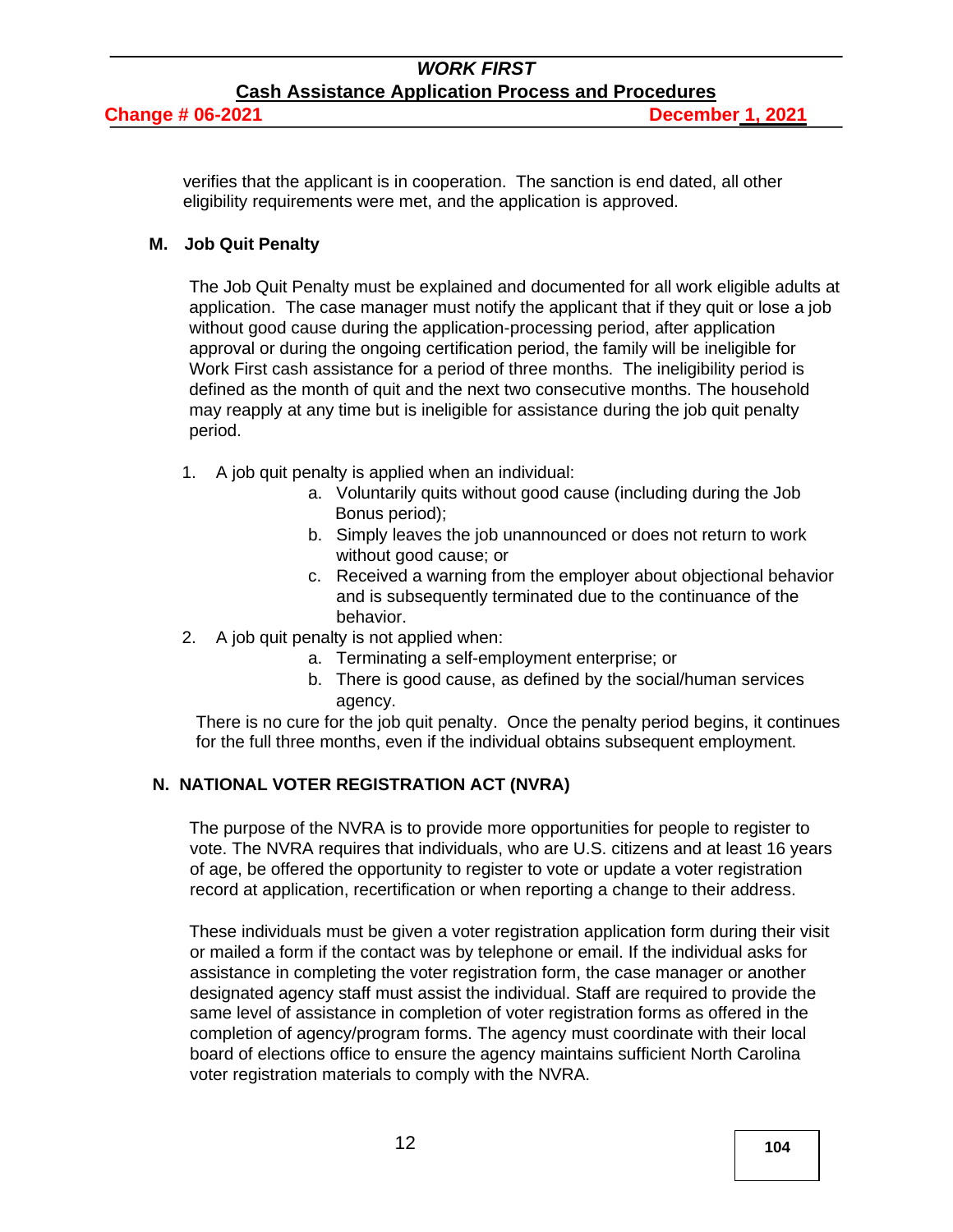Agency staff do not determine eligibility of any individual's right to register to vote. The county board of elections office makes that determination. Inform the individual the Board of Elections processes voters registration applications.

Applicant and recipient questions concerning voter registration must be directed to the local board of elections office. Each applicant or recipient must be informed that registering to vote **or** declining to register to vote will not affect their eligibility for services or benefits. No information relating to a declination to register vote may be used for purposes other than voter registration.

All completed voter registration applications must be submitted to the NC State Board of Elections no later than five business days after accepting the voter registration application. There must be interagency coordination to ensure the appropriate information is submitted to the NC State Board of Elections. This information includes the number of voter registration forms submitted and the number of remote transactions, the method of communication (telephone, email or U.S. mail) and the transit method (U.S. mail or email).

#### **O. SIGNING THE CASH ASSISTANCE APPLICATION**

Inform the applicant that signing the Application PDF constitutes a statement on their part that all information provided in applying for Work First Cash Assistance is accurate and true to the best of their knowledge.

The applicant's signature via in-person or telephonic on the Application PDF serves as verification for information for which applicant statement is acceptable. When the applicant signs the required forms, ensure the applicant understands their signature indicates that they:

- have answered the questions truthfully; and
- understand that willfully providing incorrect information could result in fraud charges; and
- authorize investigation of eligibility for assistance by the county social/human services agency.

#### **II. APPLICATION PROCESSING**

Once eligibility factors have been verified, approve or deny the application. The applicant must receive a notice explaining the case decision and the right to a hearing if the applicant disagrees with the decision. If more information is needed from the applicant, request information using the [DSS-8146A](http://info.dhhs.state.nc.us/olm/forms/dss/dss-8146A-ia.pdf) (Notice of Information Needed to Determine Your Eligibility for Work First Cash Assistance).

#### **A. Processing Time Standards**

The time standard for completing and processing an application is 45 calendar days. The 45-day time standard begins the day the IEG is signed. If the 45th calendar day falls on a non-business day process the application on the next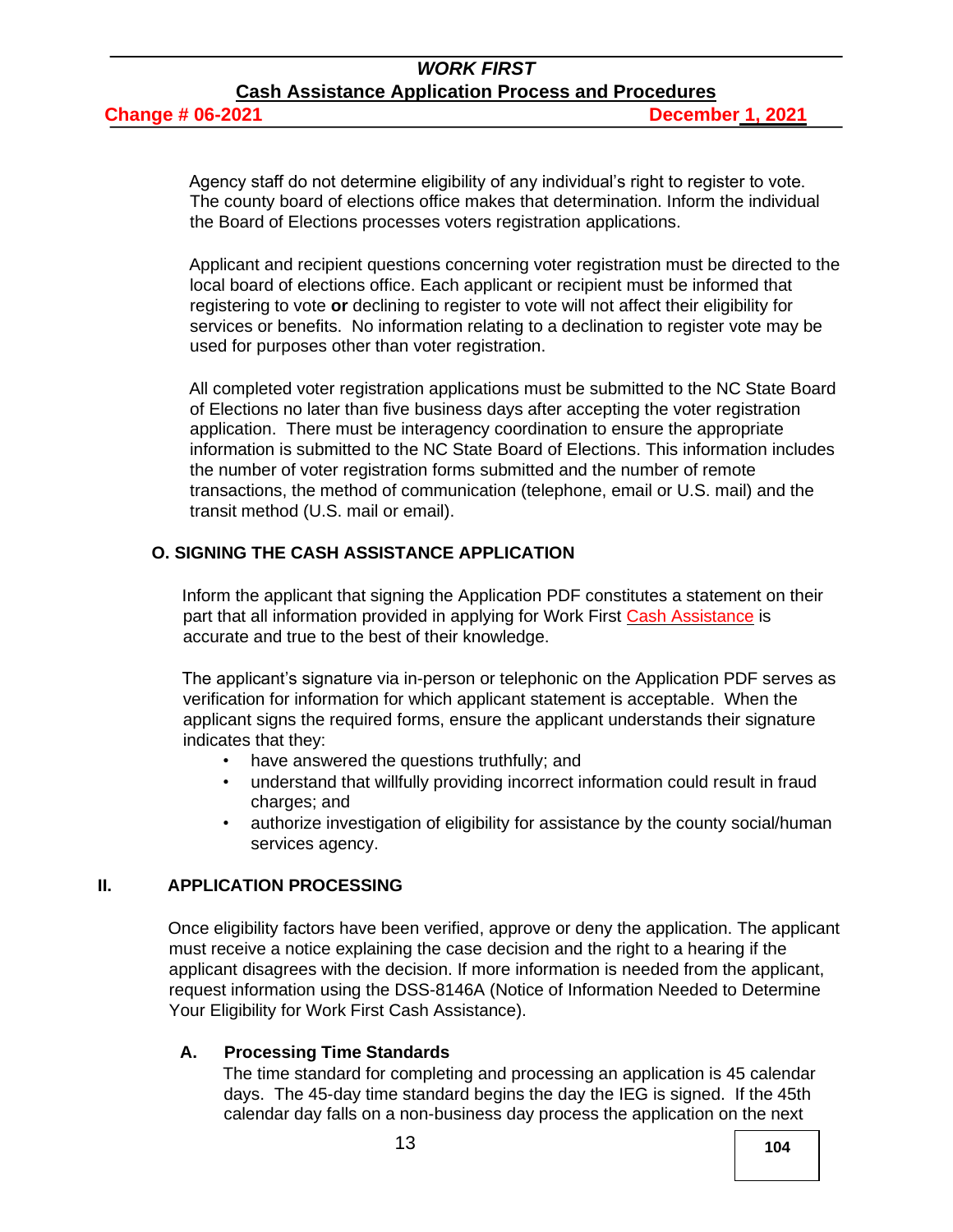business day following the 45<sup>th</sup> calendar day. Applications reopened due to a local or state appeal reversal may extend beyond the normal 45-day time standard.

1. Approvals

Processing time ends the date the case is authorized, and the product delivery case is activated in NC FAST. The case manager must complete a DSS-8108 and mail it to the applicant. The case manager should document in NC FAST, the date the notice was mailed or given to the applicant.

2. Denials

The processing time ends the date the case is denied in NC FAST. NC FAST will generate a DSS-8109 to be sent the next workday, unless overridden by the case manager. If the worker generates a notice, override the system generated notice and enter the date the worker mails or gives the notice to the applicant.

**Example:** The case is denied on Friday, the 45th day; the notice is automatically issued on the next workday, Monday, the 48th day. This application was completed in 48 days and, for the purposes of computing the time standards, is overdue. However, if the case manager authorizes the case, overrides the system generated notice and mails a worker generated notice, the application processing time is calculated as 45 days and meets the time standard.

3. Withdrawals

The processing time for withdrawals ends the date the DSS-8109, is mailed or given to the applicant. The case manager must override the system generated DSS-8109 and create a worker generated notice.

## **B. Special Circumstances During Application Period**

1. Adding a Person to an Existing Application

To add an additional person(s) to a pending Work First cash assistance application, obtain all required information concerning the additional person(s). If the person is not a required family member, the applicant should be informed they are not required to apply for the additional person.

a. If a required family member moves into the household, send a [DSS-8146A](http://info.dhhs.state.nc.us/olm/forms/dss/dss-8146A-ia.pdf) to inform the applicant they must apply for that person within 12 calendar days. If the applicant does not apply for the required family member by the 12th calendar day, deny the original pending application.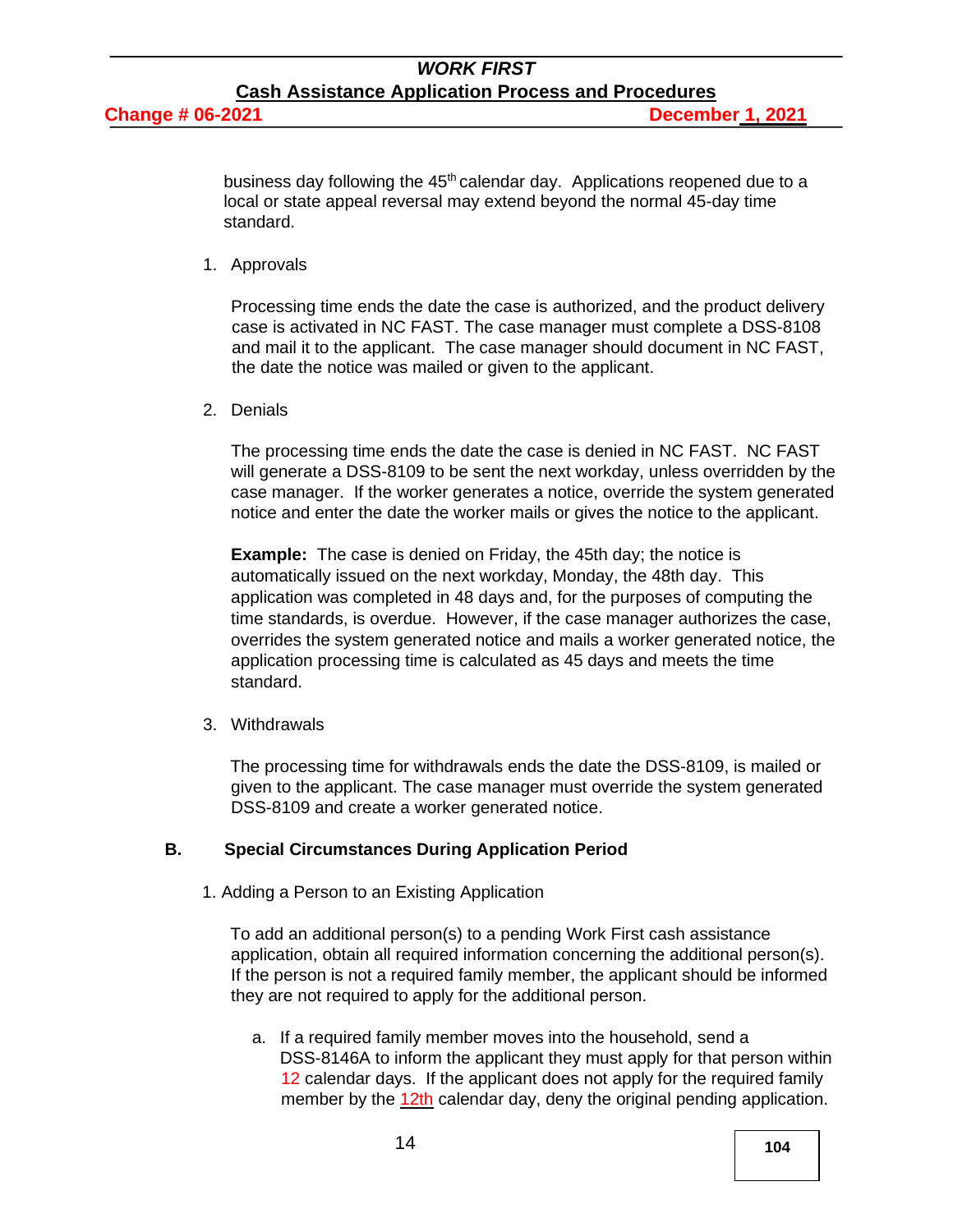Do not hold the existing application pending for completion of the application for the additional person(s).

- b. If appropriate, develop a new Mutual Responsibility Agreement (s) and Outcome Plan(s). If the new person is an adult, they must also sign the MRA(s). The case payee must sign the Add On application to include the additional person(s).
- c. Use the DSS-8146A to request any additional actions or verifications required and set a deadline of no less than 12 calendar days for the applicant to complete the actions or provide the verifications.

If the additional person(s) meets the eligibility requirements, and the first application has been approved, issue an adjusted payment, if appropriate. The payment should be prorated based on the number of eligible days, including the date of application. If the first application was approved as an open/shut and the additional person(s) meets the eligibility requirements, do an open/shut approval for the additional person(s). Eligibility for the additional person(s) ends on the same day the first application was terminated. Authorize an additional payment, if appropriate.

If the first application was denied, deny the application for the additional person(s).

**Note:** Additional persons are never added to applications for Benefit Diversion or to ongoing Benefit Diversion cases. To add an additional person to an ongoing case, refer to instructions in [Section 202, Changes in Situation.](http://info.dhhs.state.nc.us/olm/manuals/dss/csm-95/man/WF202.htm)

2. Case Transfer During the Application Processing Period

Work First Cash Assistance cases transfer if the applicant moves to another county. The case will not terminate, and the applicant is not required to reapply in the new county of residence.

If the applicant moves to another county before the application is processed, the worker in the original county must complete processing the application. Once the case is approved, it will transfer to the participants' new county of residence effective the following month.

The case manager in the originating county must use the DSS-8146A to request verification of the address change, household composition, or any additional actions or verifications needed to meet the eligibility requirements. The worker should set a deadline of 12 calendar days for the applicant to complete the actions or provide the verifications. The originating county is responsible for keying work participation hours and issuing the cash assistance payment for the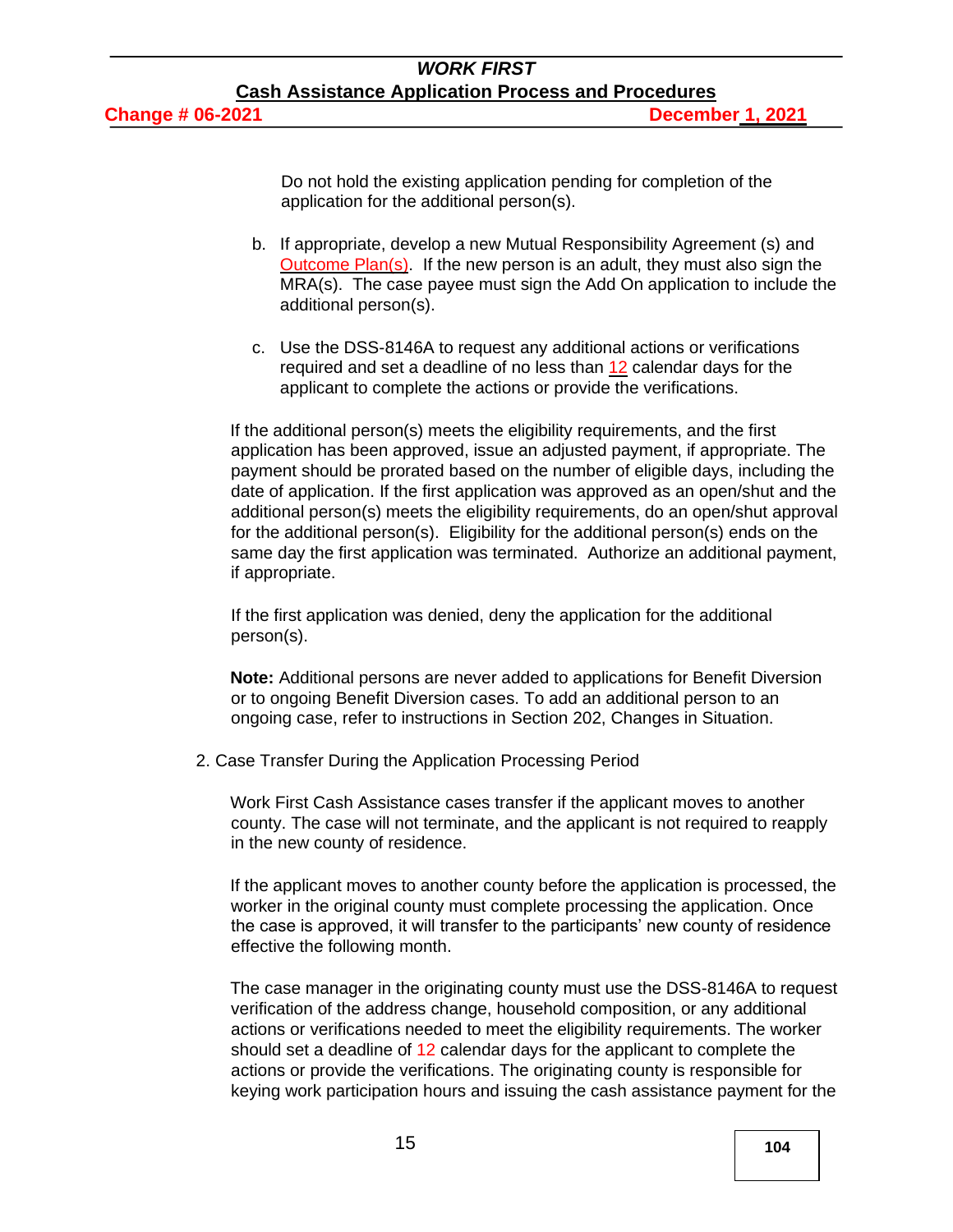month the move occurred prior to transferring the case. Prior to transferring the case, counties must upload all initial eligibility documents to NC FAST. Upon receipt of the case in the new county of residence, the worker must review the case to ensure the household's continued eligibility for cash assistance. Compliance with the Outcome Plan and appropriateness of scheduled activities must also be reviewed by the worker, with all work eligible household members. The worker must revise or create an Outcome Plan that is appropriate for the new county of residence,

#### 3. Open/Shut Eligibility Determination

If at any time during the application process it is determined that a family is ineligible for Work First Cash Assistance, determine if the family was eligible for any portion of time covered by the application. If the family is eligible for a portion of the time, contact the family to discuss Benefit Diversion as an alternative to an open/shut disposition. If Benefit Diversion is not appropriate, approve assistance for only the time the family was eligible. If the family is ineligible for one or two months beginning with the date of application but is eligible by the 45th day, approve the application effective with the first month of eligibility. Use the Notice of Approval DSS-8108 to inform the family of the months for which they are ineligible and the reason.

Example: Ms. Smith applied for cash assistance on March 5<sup>th</sup>. On April 3<sup>rd</sup>, she calls to report that her spouse returned to the home on April 1<sup>st</sup> and is employed full time. If the spouse's wages make the family ineligible for April, evaluate the family's eligibility for March. If eligibility is established and she does not want to pursue Benefit Diversion, edit the evidence to complete an open/shut for March. The original applicant household would be eligible for March 5<sup>th</sup>-31<sup>st</sup> and would be ineligible effective April 1<sup>st</sup>.

If at any time during the application process the family requests to withdraw the application, explore with the family possible eligibility as an open/shut or Benefit Diversion case, if appropriate. If the family chooses to be evaluated for eligibility for any period beginning with the date of application, do not process as a withdrawal. If the family is eligible, approve as an open/shut or Benefit Diversion case for the specified period only.

## **C. APPLICATION APPROVAL and BENEFIT ISSUANCE**

If all required actions have been completed and NC FAST determines the case eligible, the case manager activates the Product Delivery Case and benefits are issued. If all eligibility requirements are met, the payment begins from the date of application. The payment prorates from the date of application; the number of eligible days includes the day of application.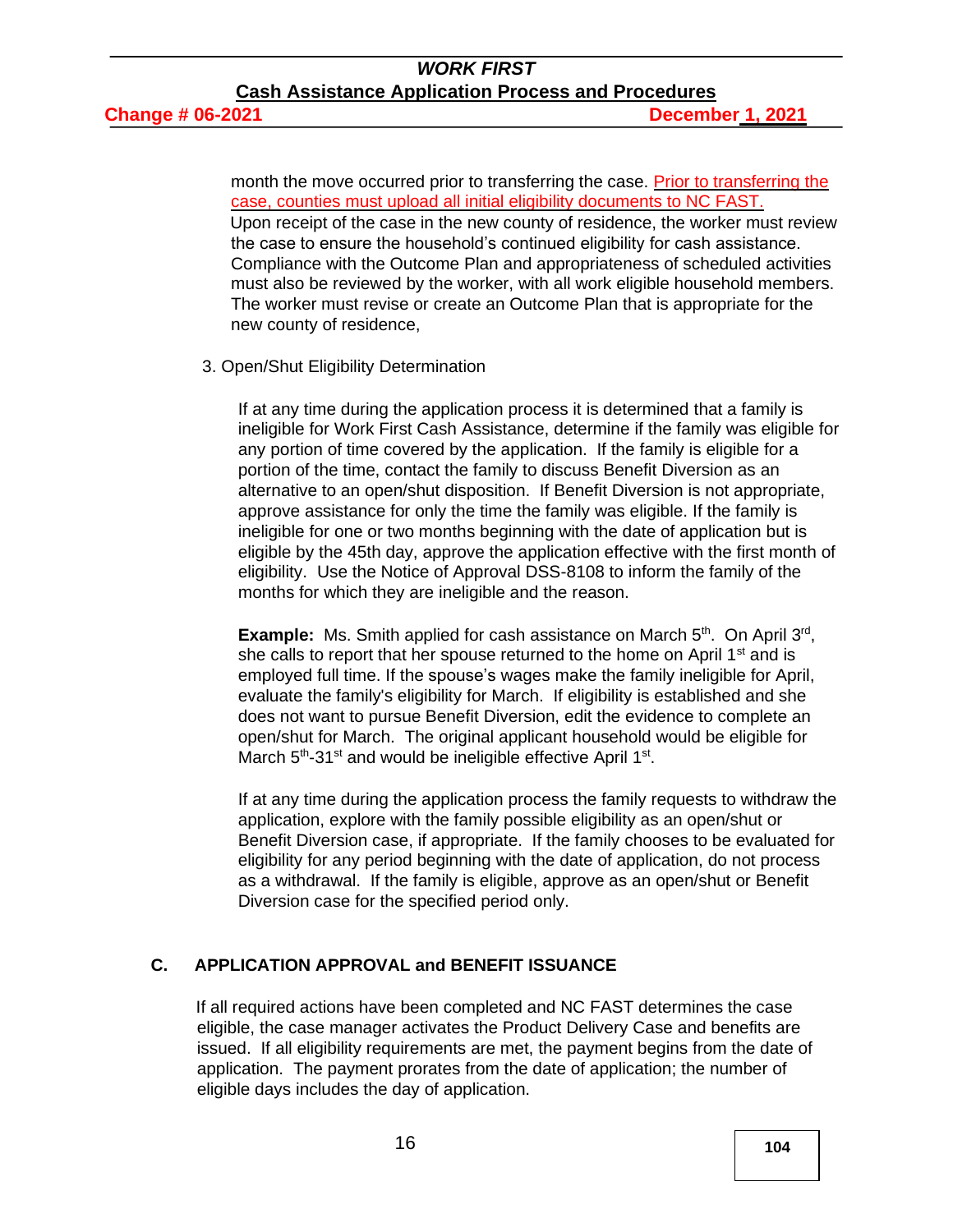**Change # 06-2021 December 1, 2021**

If the family is ineligible for one or two months beginning with the date of application but is eligible by the  $45<sup>th</sup>$  day, approve the application effective the first month all eligibility requirements are met. NC FAST does not prorate any payment except for the month of application.

For Child Only cases, the system will issue the Work First Cash Assistance beginning with the payment effective date.

For Work First Benefits (WFB), the cash assistance payment will be placed on hold. After the case manager determines compliance with the Mutual Responsibility Agreement and the Outcome Plan, the case manager will release the payment.

There are two methods of issuance for the cash assistance payment. The methods are Direct Deposit and Electronic Benefits Transfer (EBT). Applicants must be given information about the issuance methods so they can make an informed decision. Give each applicant household the [Frequently Asked Questions \(FAQ\)](https://www2.ncdhhs.gov/dss/workfirst/docs/FAQ%20about%20Electronic%20Benefit%20Issuance%201-31-17.pdf) flyer and the EBT brochure, which provides information regarding electronic issuance. Assist the applicant, if needed, and establish the case nominee/payee and the correct delivery pattern in NC FAST prior to activating the Product Delivery Case.

#### **D. DENYING AN APPLICATION**

If all required actions are not complete, verifications not received or all eligibility factors are not met, deny the application no later than the  $45<sup>th</sup>$  day.

If the family does not provide necessary information or perform required actions by the deadline set and does not request additional time or assistance, the case manager may deny the application. The application can be denied as early as the day after the deadline given on the DSS-8146A but no sooner than the 13<sup>th</sup> day. Deny assistance at any time during the application process when:

- 1. The applicant refuses or fails to apply for unemployment benefits, when monetarily eligible, or refuses or fails to apply for other benefits, such as Social Security or Veterans' benefits, for which they may be eligible.
- 2. The agency is unable to locate the applicant and efforts to contact the applicant have failed. Use this reason only when it is impossible to contact the applicant by letter or telephone or mail has been returned by the post office.
	- a. Verify the applicant's address, phone number, and other contact information. Check the address on the reception log or other possible sources, such as the telephone directory, internet, or postal official.
	- b. Document in the case file the details of the attempts to locate the applicant.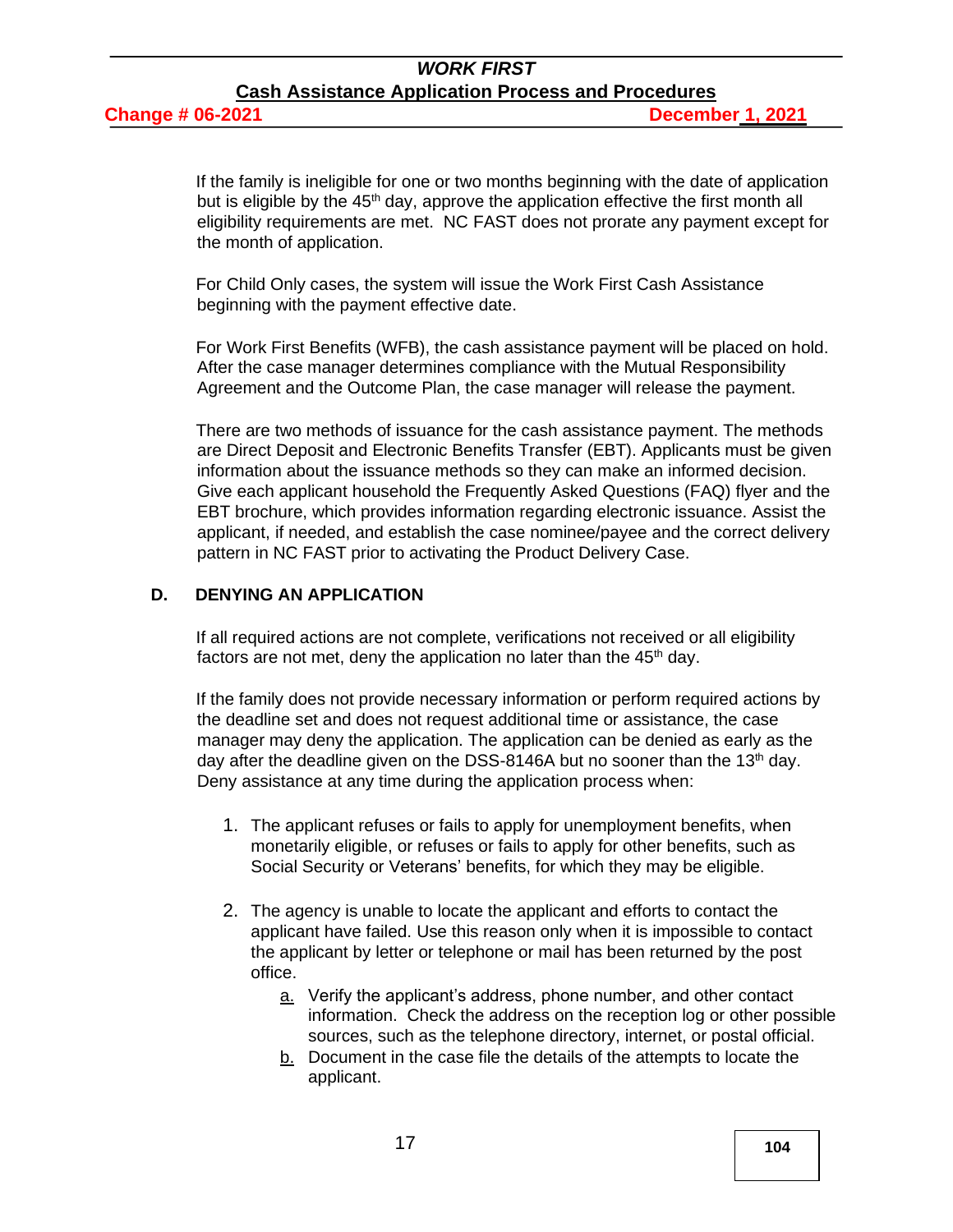Do not deny an application because the applicant does not have a permanent address or is homeless.

- 3. The applicant refuses fails to apply for a required family unit member.
- 4. The applicant refuses or a required adult family member fails to sign a Mutual Responsibility Agreement (either Core Requirements or Plan of Action) or Outcome Plan, if required.
- 5. Ineligibility has been verified, including situations in which the applicant's statement results in ineligibility.

For income and resources, if a range is given and the midpoint results in ineligibility but the low point does not, make at least one request of the applicant to provide information that is more precise. Document the request and the case action.

## **E. INQUIRIES**

When an applicant contacts the local agency to obtain information about Work First Cash Assistance and then decides not to complete an application, the case manager must complete the NC FAST DMA-5095 and document the case record as an inquiry. The case manager must have the individual sign the DMA-5095. If an individual refuses to sign the DMA-5095, the case manager must document the individual's refusal to sign and mail the individual a copy of the DMA-5095. Inquiries received via telephone require a telephonic signature.

## **F. WITHDRAWALS**

When an applicant decides after signing the application that they are not interested in Work First cash assistance, the worker must complete the DSS-8109. Give the applicant the notice and retain a copy for the case record. If the withdrawal request is made by mail or telephone message, attempt to contact the applicant by telephone. Ensure the applicant is provided with correct information so they may make an informed decision regarding withdrawing or proceeding with the application.

If unable to speak directly with the applicant, send the DSS-8109. Remind the applicant they can reapply for cash assistance at any time. When an applicant chooses to withdraw an application, encourage the individual to consider Medicaid, Food and Nutrition Services, and other services that may benefit the family and document the case record.